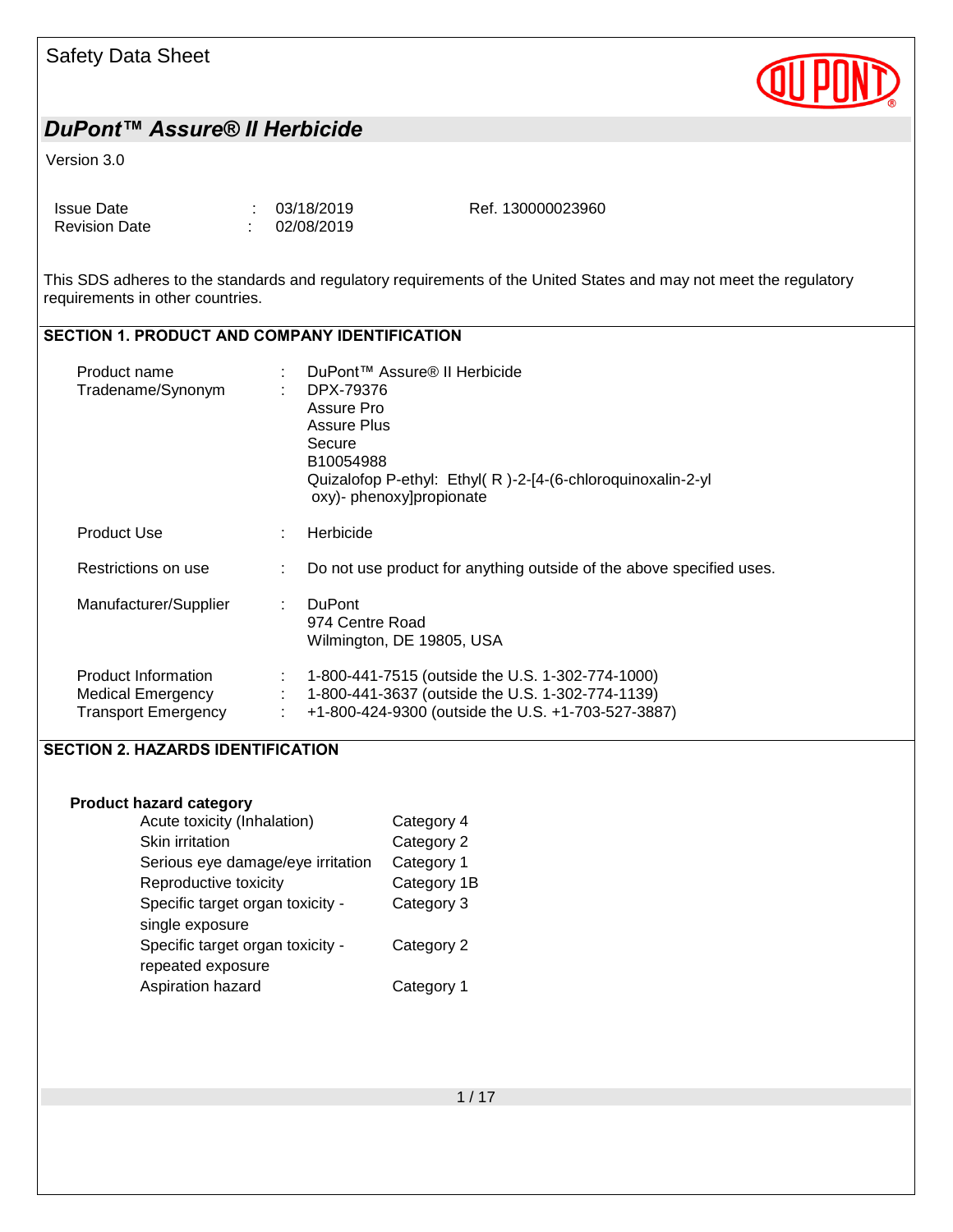

May cause damage to organs through prolonged or repeated exposure.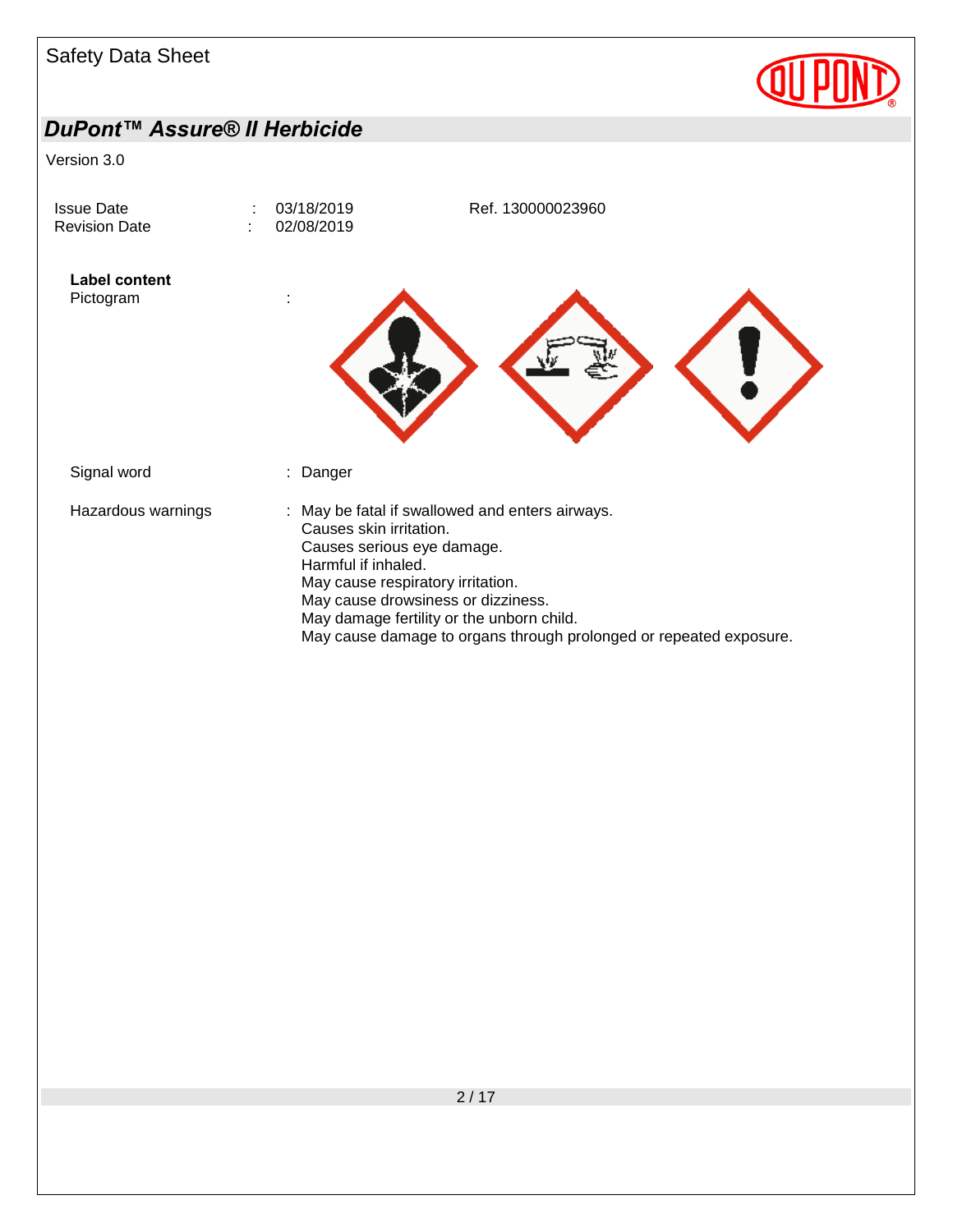

Version 3.0

| <b>Issue Date</b><br><b>Revision Date</b> | 03/18/2019<br>02/08/2019                                                                                                                                                                                                                                                                                                          | Ref. 130000023960                                                                                                                                                                                                                                                                                                                                                                                                                                                                                                                                                                                                                                                                                                                                                                                                                           |
|-------------------------------------------|-----------------------------------------------------------------------------------------------------------------------------------------------------------------------------------------------------------------------------------------------------------------------------------------------------------------------------------|---------------------------------------------------------------------------------------------------------------------------------------------------------------------------------------------------------------------------------------------------------------------------------------------------------------------------------------------------------------------------------------------------------------------------------------------------------------------------------------------------------------------------------------------------------------------------------------------------------------------------------------------------------------------------------------------------------------------------------------------------------------------------------------------------------------------------------------------|
| Hazardous prevention<br>measures          | : Obtain special instructions before use.<br>Wash skin thoroughly after handling.<br>Use only outdoors or in a well-ventilated area.<br>Wear eye protection/ face protection.<br>Wear protective gloves.<br>comfortable for breathing.<br>Immediately call a POISON CENTER/doctor.<br>Do NOT induce vomiting.<br>Store locked up. | Do not handle until all safety precautions have been read and understood.<br>Do not breathe dust/ fume/ gas/ mist/ vapours/ spray.<br>Use personal protective equipment as required.<br>IF SWALLOWED: Immediately call a POISON CENTER/doctor.<br>IF ON SKIN: Wash with plenty of soap and water.<br>IF INHALED: Remove victim to fresh air and keep at rest in a position<br>IF IN EYES: Rinse cautiously with water for several minutes. Remove contact<br>lenses, if present and easy to do. Continue rinsing.<br>IF exposed or concerned: Get medical advice/attention.<br>If skin irritation occurs: Get medical advice/attention.<br>Take off contaminated clothing and wash before reuse.<br>Store in a well-ventilated place. Keep container tightly closed.<br>Dispose of contents/ container to an approved waste disposal plant. |

#### **Other hazards**

Information presented in Section 2 conforms to the requirements of the Occupational Safety and Health Administration (OSHA) Hazard Communication Standard of 2012. See Section 15 for applicable information conforming to the requirements of the Federal Insecticide Fungicide and Rodenticide Act (FIFRA), as required by the US Environmental Protection Agency (EPA), or by state Regulatory Agencies.

#### SECTION 3. COMPOSITION/INFORMATION ON INGREDIENTS

| Component                                                        | CAS-No.     | Concentration |
|------------------------------------------------------------------|-------------|---------------|
| Quizalofop p-ethyl                                               | 100646-51-3 | $10.3\%$      |
| Solvent naphtha (petroleum), heavy arom.; Kerosine - unspecified | 64742-94-5  | 78.19 %       |
| N-Methyl-2-pyrrolidone                                           | 872-50-4    | $5 - 10 \%$   |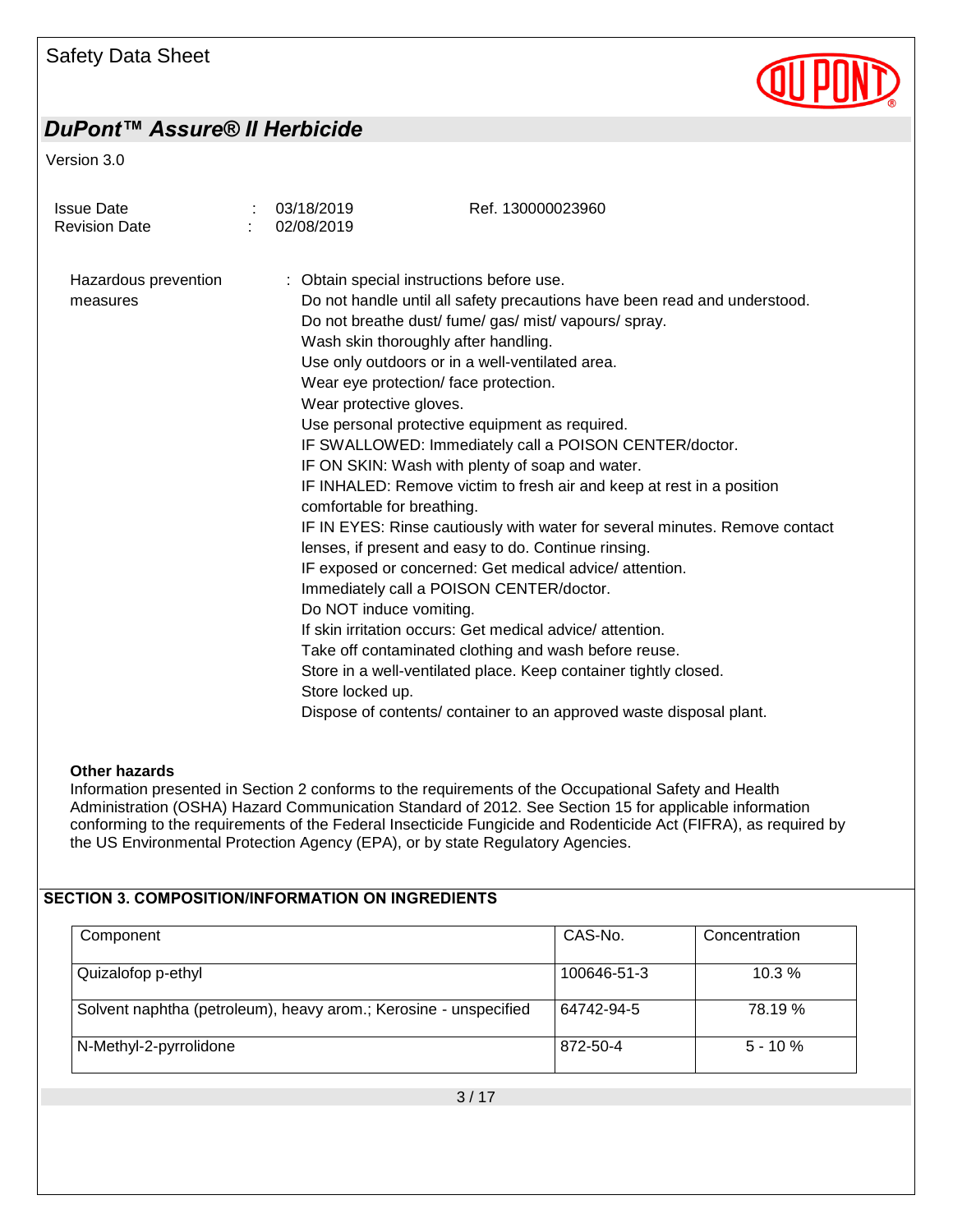| Safety Data Sheet            |
|------------------------------|
| DuPont™ Assure® II Herbicide |

Version 3.0

| <b>Issue Date</b>    | : 03/18/2019 |
|----------------------|--------------|
| <b>Revision Date</b> | 02/08/2019   |

Ref. 130000023960

**QUPI** 

| Solvent naphtha (petroleum), light arom.; Low boiling point naphtha<br>- unspecified (< 0.1% benzene) | 64742-95-6 | $1 - 5 \%$ |
|-------------------------------------------------------------------------------------------------------|------------|------------|
| Other Ingredients                                                                                     |            | <=5.51 %   |

The specific chemical identity and/or exact percentage (concentration) of composition has been withheld as a trade secret.

### SECTION 4. FIRST AID MEASURES

| General advice                                           | : Have the product container or label with you when calling a poison control<br>center or doctor, or going for treatment.<br>For medical emergencies involving this product, call toll free 1-800-441-3637.<br>See Label for Additional Precautions and Directions for Use.<br>Information presented in Section 4 conforms to the requirements of the<br>Occupational Safety and Health Administration (OSHA) Hazard Communication<br>Standard of 2012. See Section 15 for applicable information conforming to the<br>requirements of the Federal Insecticide Fungicide and Rodenticide Act (FIFRA),<br>as required by the US Environmental Protection Agency (EPA), or by state<br>Regulatory Agencies. |
|----------------------------------------------------------|-----------------------------------------------------------------------------------------------------------------------------------------------------------------------------------------------------------------------------------------------------------------------------------------------------------------------------------------------------------------------------------------------------------------------------------------------------------------------------------------------------------------------------------------------------------------------------------------------------------------------------------------------------------------------------------------------------------|
| Inhalation                                               | Move to fresh air. If person is not breathing, call 911 or an ambulance, then<br>give artificial respiration, preferably mouth-to-mouth, if possible. Call a poison<br>control center or doctor for treatment advice.                                                                                                                                                                                                                                                                                                                                                                                                                                                                                     |
| Skin contact                                             | : Take off all contaminated clothing immediately. Rinse skin immediately with<br>plenty of water for 15-20 minutes. Call a poison control center or doctor for<br>treatment advice.                                                                                                                                                                                                                                                                                                                                                                                                                                                                                                                       |
| Eye contact                                              | : Hold eye open and rinse slowly and gently with water for 15-20 minutes.<br>Remove contact lenses, if present, after the first 5 minutes, then continue<br>rinsing eye. Call a poison control center or doctor for treatment advice.                                                                                                                                                                                                                                                                                                                                                                                                                                                                     |
| Ingestion                                                | : Call a poison control center or doctor for treatment advice. DO NOT induce<br>vomiting unless directed to do so by a physician or poison control center. Do<br>not give any liquid to the person. Do not give anything by mouth to an<br>unconscious person.                                                                                                                                                                                                                                                                                                                                                                                                                                            |
| Most important<br>symptoms/effects, acute<br>and delayed | : No applicable data available.                                                                                                                                                                                                                                                                                                                                                                                                                                                                                                                                                                                                                                                                           |
| Protection of first-aiders                               | : No applicable data available.                                                                                                                                                                                                                                                                                                                                                                                                                                                                                                                                                                                                                                                                           |
|                                                          | 4/17                                                                                                                                                                                                                                                                                                                                                                                                                                                                                                                                                                                                                                                                                                      |
|                                                          |                                                                                                                                                                                                                                                                                                                                                                                                                                                                                                                                                                                                                                                                                                           |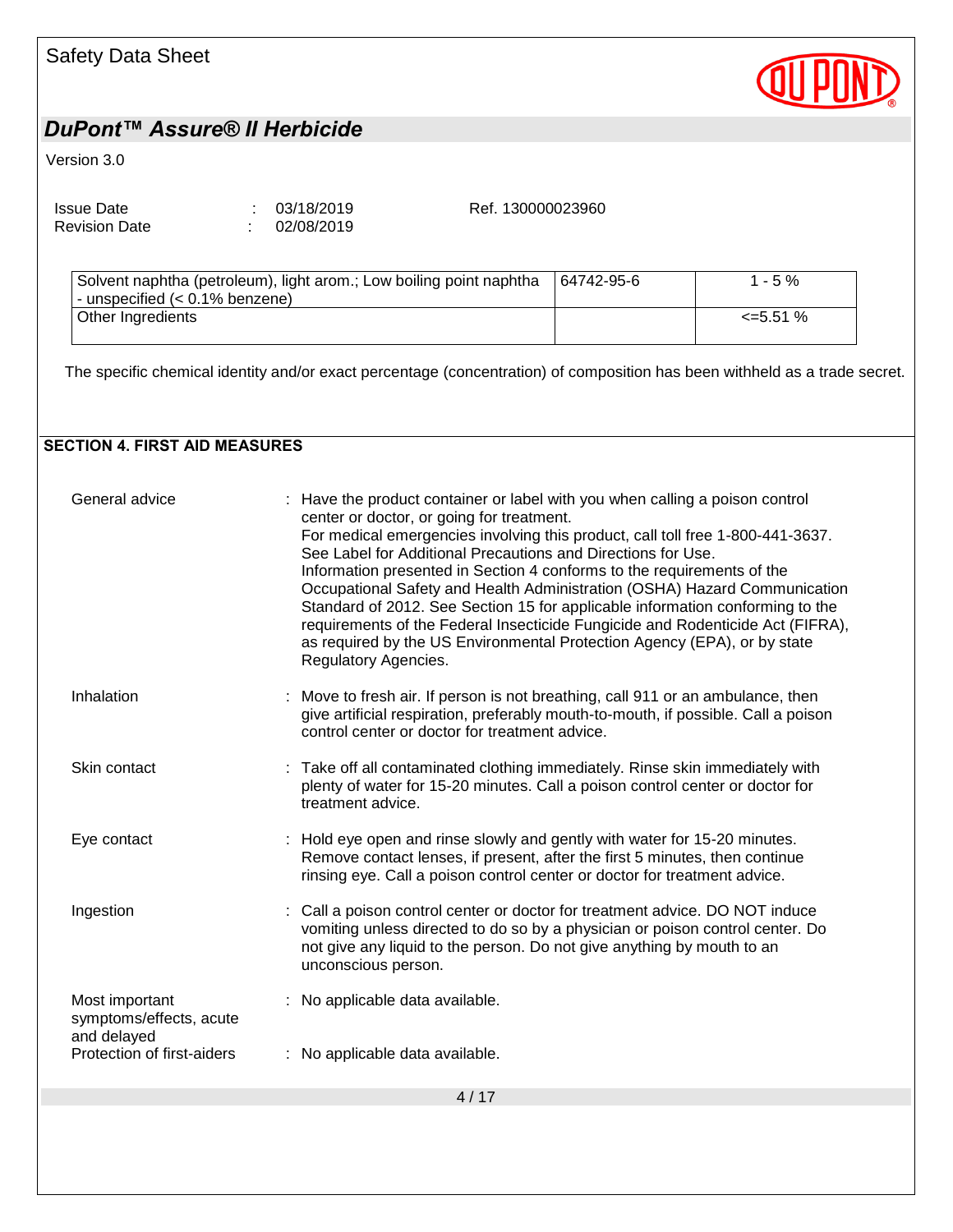

#### Version 3.0

| <b>Issue Date</b>    | : 03/18/2019 |
|----------------------|--------------|
| <b>Revision Date</b> | : 02/08/2019 |

Ref. 130000023960

Notes to physician : Probable mucosal damage may contraindicate the use of gastric lavage. Contains petroleum distillate. Vomiting may cause aspiration pneumonia.

### SECTION 5. FIREFIGHTING MEASURES

| Suitable extinguishing media                     | : Water spray, Foam, Dry chemical, Carbon dioxide (CO2)                                                                                                                                                                                               |
|--------------------------------------------------|-------------------------------------------------------------------------------------------------------------------------------------------------------------------------------------------------------------------------------------------------------|
| Unsuitable extinguishing<br>media                | : High volume water jet, (contamination risk)                                                                                                                                                                                                         |
| Specific hazards                                 | : No applicable data available.                                                                                                                                                                                                                       |
| Special protective equipment<br>for firefighters | : Wear full protective clothing and self-contained breathing apparatus.                                                                                                                                                                               |
| Further information                              | : Evacuate personnel and keep upwind of fire.<br>(on small fires) If area is heavily exposed to fire and if conditions permit, let<br>fire burn itself out since water may increase the area contaminated. Cool<br>containers/tanks with water spray. |

#### SECTION 6. ACCIDENTAL RELEASE MEASURES

NOTE: Review FIRE FIGHTING MEASURES and HANDLING (PERSONNEL) sections before proceeding with clean-up. Use appropriate PERSONAL PROTECTIVE EQUIPMENT during clean-up.

| Safeguards (Personnel)      | : Evacuate personnel, thoroughly ventilate area, use self-contained breathing<br>apparatus. Use personal protective equipment.                                                                                                       |
|-----------------------------|--------------------------------------------------------------------------------------------------------------------------------------------------------------------------------------------------------------------------------------|
| Environmental precautions   | : Prevent material from entering sewers, waterways, or low areas.                                                                                                                                                                    |
| Spill Cleanup               | Dike spill.<br>Sweep up and shovel into suitable containers for disposal.<br>If spill area is on ground near valuable plants or trees, remove top 2 inches of<br>soil after initial cleanup.<br>Dispose of in an approved container. |
| Accidental Release Measures | : Never return spills in original containers for re-use. Dispose of in accordance<br>with local regulations.                                                                                                                         |
|                             | 5/17                                                                                                                                                                                                                                 |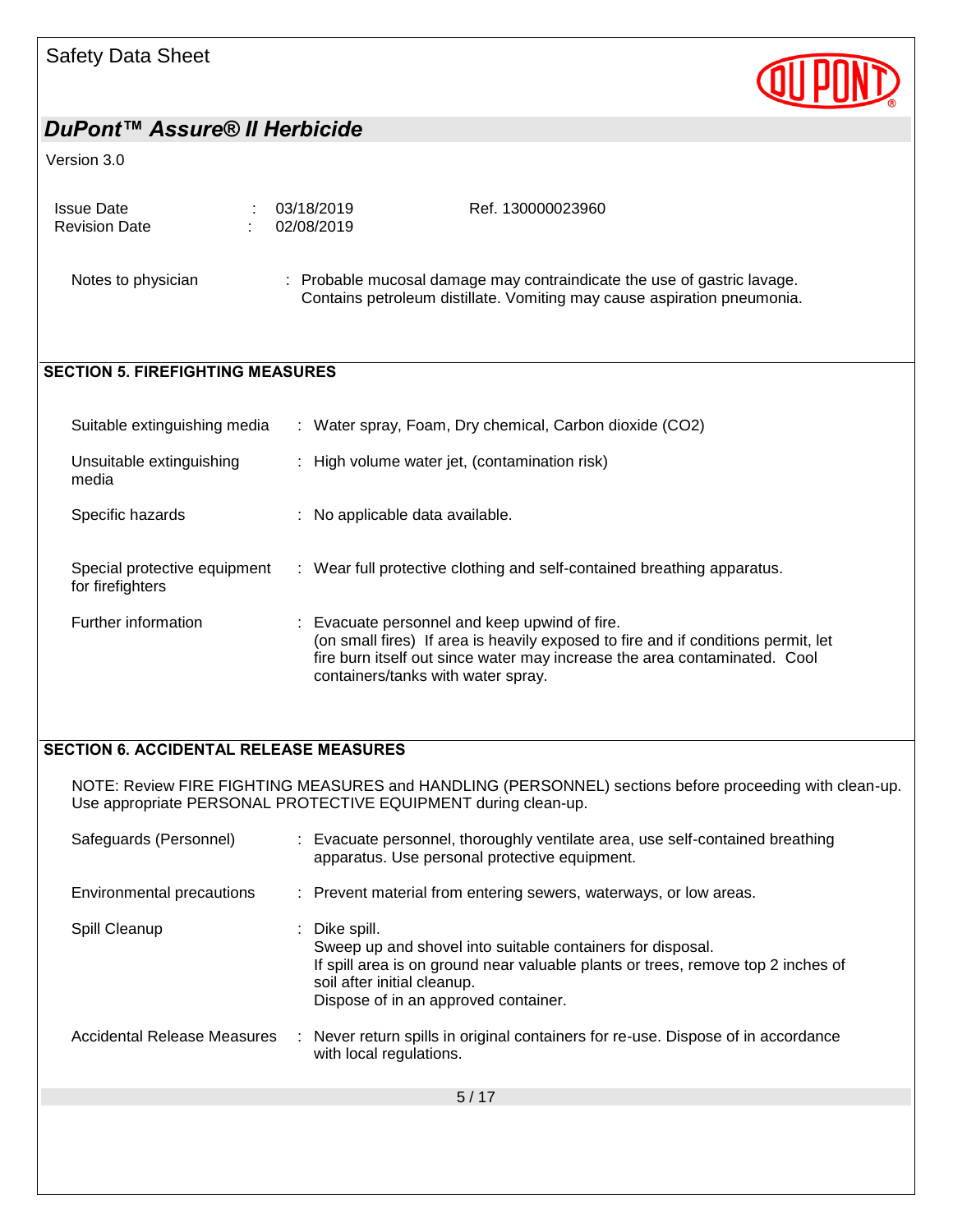| Safety Data Sheet |  |  |
|-------------------|--|--|
|-------------------|--|--|



#### Version 3.0

| <b>Issue Date</b>    | : 03/18/2019 | Ref. 130000023960 |
|----------------------|--------------|-------------------|
| <b>Revision Date</b> | 102/08/2019  |                   |

### SECTION 7. HANDLING AND STORAGE

| Handling (Personnel)            | : Wash hands thoroughly with soap and water after handling and before eating,<br>drinking, chewing gum, using tobacco, or using the toilet. Remove<br>clothing/PPE immediately if material gets inside. Wash thoroughly and put on<br>clean clothing. Remove personal protective equipment immediately after<br>handling this product. Wash the outside of gloves before removing. As soon<br>as possible, wash thoroughly and change into clean clothing. |  |
|---------------------------------|------------------------------------------------------------------------------------------------------------------------------------------------------------------------------------------------------------------------------------------------------------------------------------------------------------------------------------------------------------------------------------------------------------------------------------------------------------|--|
| Handling (Physical Aspects)     | : Combustible<br>Keep away from heat and sources of ignition.                                                                                                                                                                                                                                                                                                                                                                                              |  |
| Dust explosion class<br>Storage | : No applicable data available.<br>: Store in original container. Do not contaminate water, other pesticides,<br>fertilizer, food or feed in storage. Store in a cool, dry place. Keep out of the<br>reach of children.                                                                                                                                                                                                                                    |  |
| Storage period                  | : No applicable data available.                                                                                                                                                                                                                                                                                                                                                                                                                            |  |
| Storage temperature             | : No applicable data available.                                                                                                                                                                                                                                                                                                                                                                                                                            |  |

#### SECTION 8. EXPOSURE CONTROLS/PERSONAL PROTECTION

| Engineering controls<br>Personal protective equipment<br>Skin and body protection | : Use only with adequate ventilation. Keep container tightly closed. When<br>handlers use closed systems, enclosed cabs, or aircraft in a manner that<br>meets the requirements listed in the Worker Protection Standard (WPS) for<br>agricultural pesticides [40 CFR 170.240 (d)(4-6)], the handler PPE<br>requirements may be reduced or modified as specified in the WPS.<br>Information presented in Section 8 conforms to the requirements of the<br>Occupational Safety and Health Administration (OSHA) Hazard<br>Communication Standard of 2012. See Section 15 for applicable information<br>conforming to the requirements of the Federal Insecticide Fungicide and<br>Rodenticide Act (FIFRA), as required by the US Environmental Protection<br>Agency (EPA), or by state Regulatory Agencies.<br>: Applicators and other handlers must wear: |
|-----------------------------------------------------------------------------------|-----------------------------------------------------------------------------------------------------------------------------------------------------------------------------------------------------------------------------------------------------------------------------------------------------------------------------------------------------------------------------------------------------------------------------------------------------------------------------------------------------------------------------------------------------------------------------------------------------------------------------------------------------------------------------------------------------------------------------------------------------------------------------------------------------------------------------------------------------------|
|                                                                                   | Long sleeved shirt and long pants<br>Chemical resistant gloves, such as barrier laminate or Viton<br>Shoes plus socks                                                                                                                                                                                                                                                                                                                                                                                                                                                                                                                                                                                                                                                                                                                                     |
|                                                                                   | 6/17                                                                                                                                                                                                                                                                                                                                                                                                                                                                                                                                                                                                                                                                                                                                                                                                                                                      |
|                                                                                   |                                                                                                                                                                                                                                                                                                                                                                                                                                                                                                                                                                                                                                                                                                                                                                                                                                                           |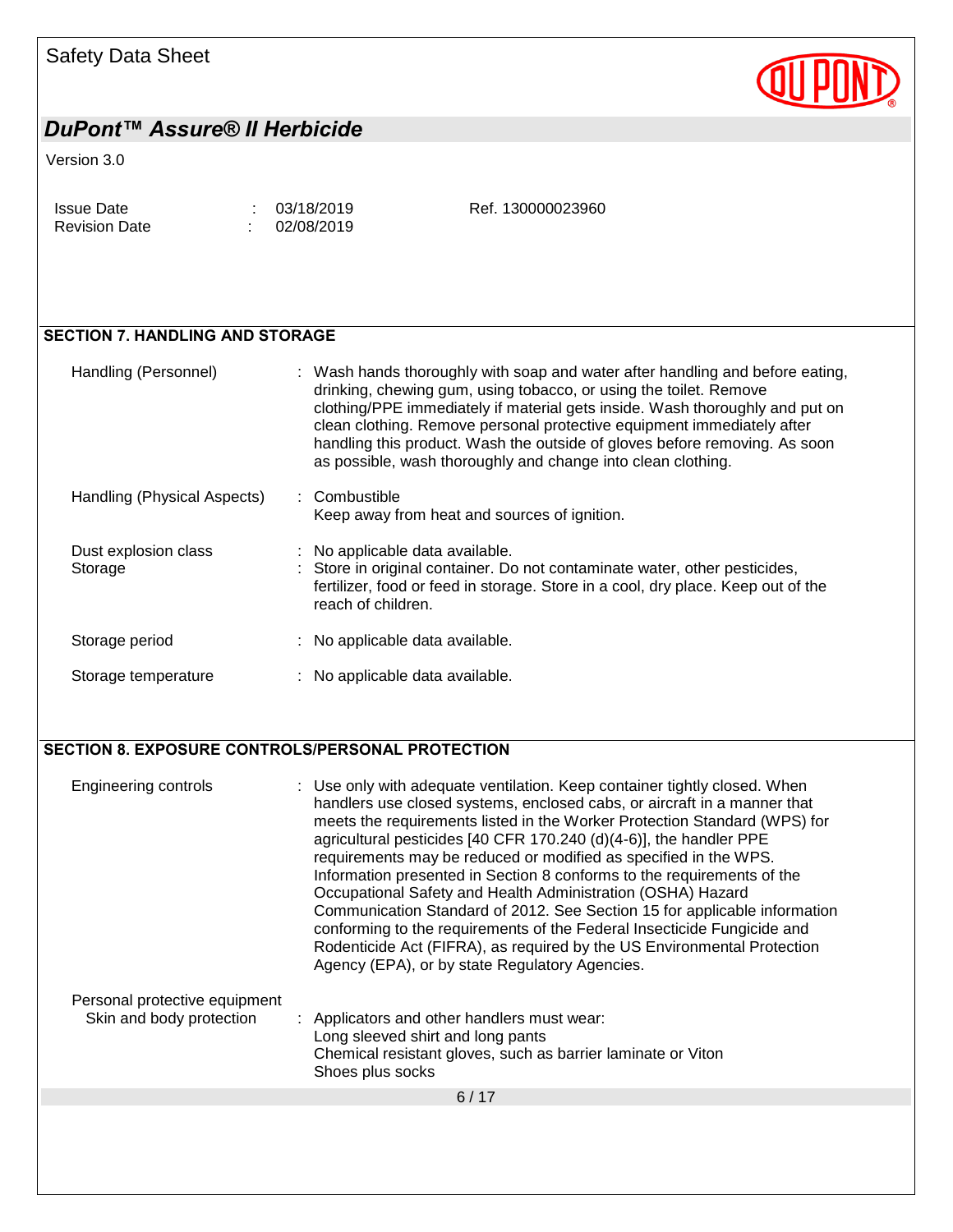

Version 3.0

| <b>Issue Date</b><br><b>Revision Date</b>                  | 03/18/2019<br>02/08/2019                                                  | Ref. 130000023960                                                                                                                                                                                                                                                                                 |
|------------------------------------------------------------|---------------------------------------------------------------------------|---------------------------------------------------------------------------------------------------------------------------------------------------------------------------------------------------------------------------------------------------------------------------------------------------|
|                                                            | Protective eyewear<br>Coveralls<br>Shoes plus socks<br>Protective eyewear | PPE required for early entry to treated areas that is permitted under the<br>Worker Protection Standard and that involves contact with anything that has<br>been treated, such as plants, soil, or water, is:<br>Chemical resistant gloves, such as barrier laminate or Viton                     |
| Protective measures                                        | wash PPE separately from other laundry.                                   | Discard clothing and other absorbent materials that have been drenched or<br>heavily contaminated with this product. Do not reuse them. Follow<br>manufacturer's instructions for cleaning/maintaining PPE. If no such<br>instructions for washables exist, use detergent and hot water. Keep and |
| <b>Exposure Guidelines</b><br><b>Exposure Limit Values</b> |                                                                           |                                                                                                                                                                                                                                                                                                   |

| <b>Quizalofop p-ethyl</b> |          |                      |            |
|---------------------------|----------|----------------------|------------|
| AEL *                     | (DuPont) | $\lfloor$ mg/m3      | 12 hr. TWA |
| AEL *                     | (DuPont) | $0.5 \text{ mg/m}$ 3 | 12 hr. TWA |
| AEL *                     | (DuPont) | $2 \text{ mg/m}$     | 8 hr. TWA  |
| AEL *                     | (DuPont) | mg/m3                | 8 hr. TWA  |

| Solvent naphtha (petroleum), heavy arom.; Kerosine - unspecified |          |                    |                |
|------------------------------------------------------------------|----------|--------------------|----------------|
| <b>ITLV</b>                                                      | (ACGIH)  | $200 \text{ mg/m}$ | TWA            |
| AEL *                                                            | (DuPont) | $100$ ppm          | 8 & 12 hr. TWA |

| N-Methyl-2-pyrrolidone |              |          |                                  |
|------------------------|--------------|----------|----------------------------------|
| <b>AEL</b>             | ont)<br>.DuP | ppm<br>ັ | Skin<br>TWA<br>o<br>hr<br>$\sim$ |

| Solvent naphtha (petroleum), light arom.; Low boiling point naphtha - unspecified (< 0.1%<br>benzene) |         |                      |           |  |
|-------------------------------------------------------------------------------------------------------|---------|----------------------|-----------|--|
| PEL (Permissible<br>Exposure Limit)                                                                   | (OSHA)  | 500 ppm 2,000 mg/m3  | 8 hr. TWA |  |
| <b>TLV</b>                                                                                            | (ACGIH) | $200 \text{ mg/m}$ 3 | TWA       |  |
| PEL (Permissible<br>Exposure Limit)                                                                   | (OSHA)  | 400 ppm 1,600 mg/m3  | TWA       |  |

Biological Exposure Indices

| 7/17 |
|------|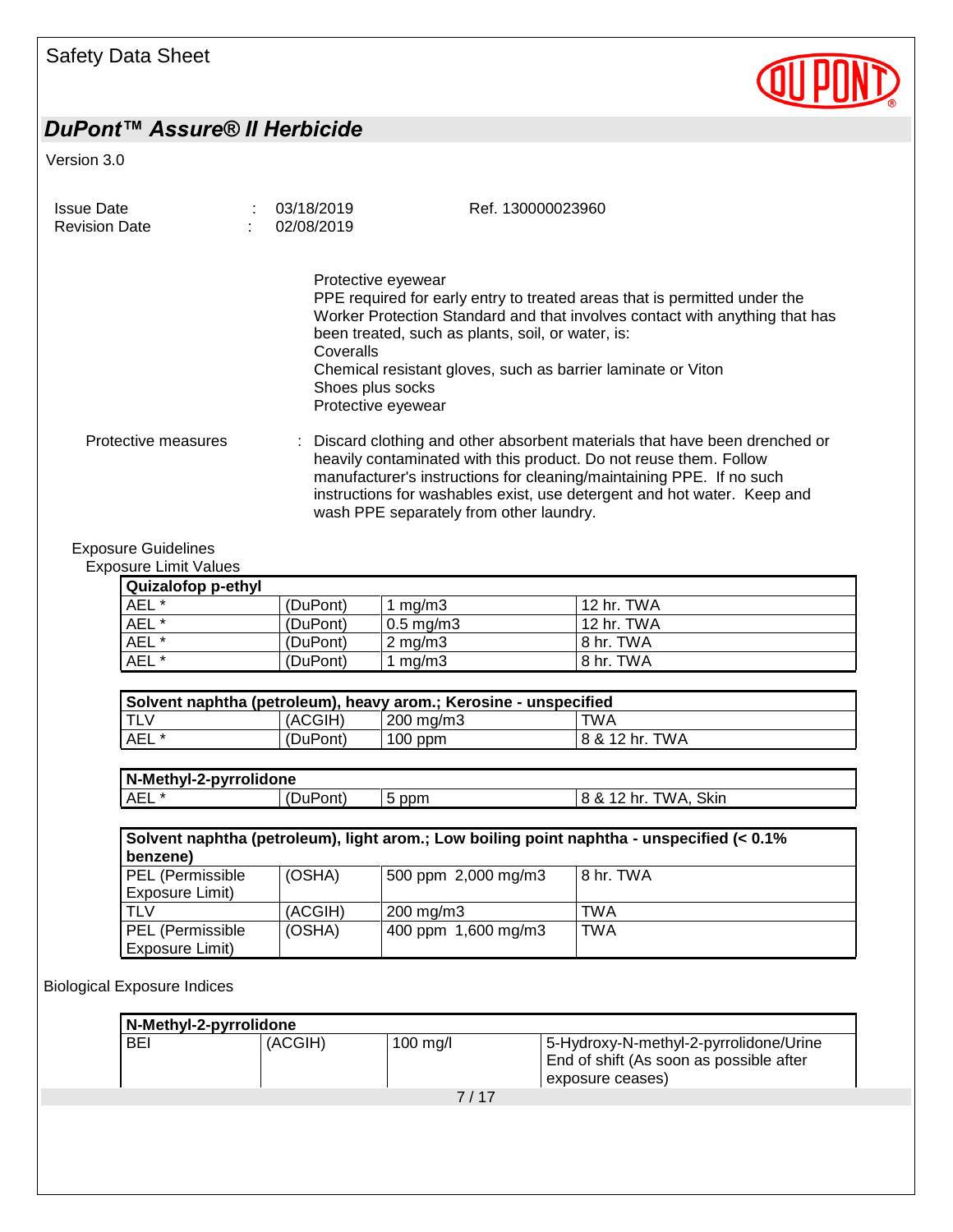| <b>Safety Data Sheet</b>                                             |                                                             |                                                                                                                  |  |
|----------------------------------------------------------------------|-------------------------------------------------------------|------------------------------------------------------------------------------------------------------------------|--|
| DuPont™ Assure® II Herbicide                                         |                                                             |                                                                                                                  |  |
| Version 3.0                                                          |                                                             |                                                                                                                  |  |
| <b>Issue Date</b><br><b>Revision Date</b>                            | 03/18/2019<br>02/08/2019                                    | Ref. 130000023960                                                                                                |  |
| lower than the AEL are in effect, such limits shall take precedence. |                                                             | * AEL is DuPont's Acceptable Exposure Limit. Where governmentally imposed occupational exposure limits which are |  |
| <b>SECTION 9. PHYSICAL AND CHEMICAL PROPERTIES</b>                   |                                                             |                                                                                                                  |  |
| Appearance<br>Physical state<br>Form<br>Color                        | $:$ liquid<br>liquid<br>dark amber                          |                                                                                                                  |  |
| Odor                                                                 | aromatic, hydrocarbon-like                                  |                                                                                                                  |  |
| Odor threshold                                                       | No applicable data available.                               |                                                                                                                  |  |
| pH                                                                   | $: 5 - 7$<br>(1% solution in water)                         |                                                                                                                  |  |
| Melting point/range                                                  | : No applicable data available.                             |                                                                                                                  |  |
| Boiling point/boiling range                                          | No applicable data available.                               |                                                                                                                  |  |
| Flash point                                                          | 98.9 °C<br>closed cup<br>Method: Setaflash closed cup - SCC |                                                                                                                  |  |
| Evaporation rate                                                     | No applicable data available.                               |                                                                                                                  |  |
| Flammability (solid, gas)                                            | No applicable data available.<br>÷                          |                                                                                                                  |  |
| Upper explosion limit                                                | No applicable data available.                               |                                                                                                                  |  |
| Lower explosion limit                                                | No applicable data available.                               |                                                                                                                  |  |
| Vapour Pressure                                                      | No applicable data available.                               |                                                                                                                  |  |
| Vapour density                                                       | : No applicable data available.                             |                                                                                                                  |  |
| Specific gravity (Relative<br>density)                               | : 1.02                                                      |                                                                                                                  |  |
| Water solubility                                                     | : emulsifiable                                              |                                                                                                                  |  |
|                                                                      |                                                             | 8/17                                                                                                             |  |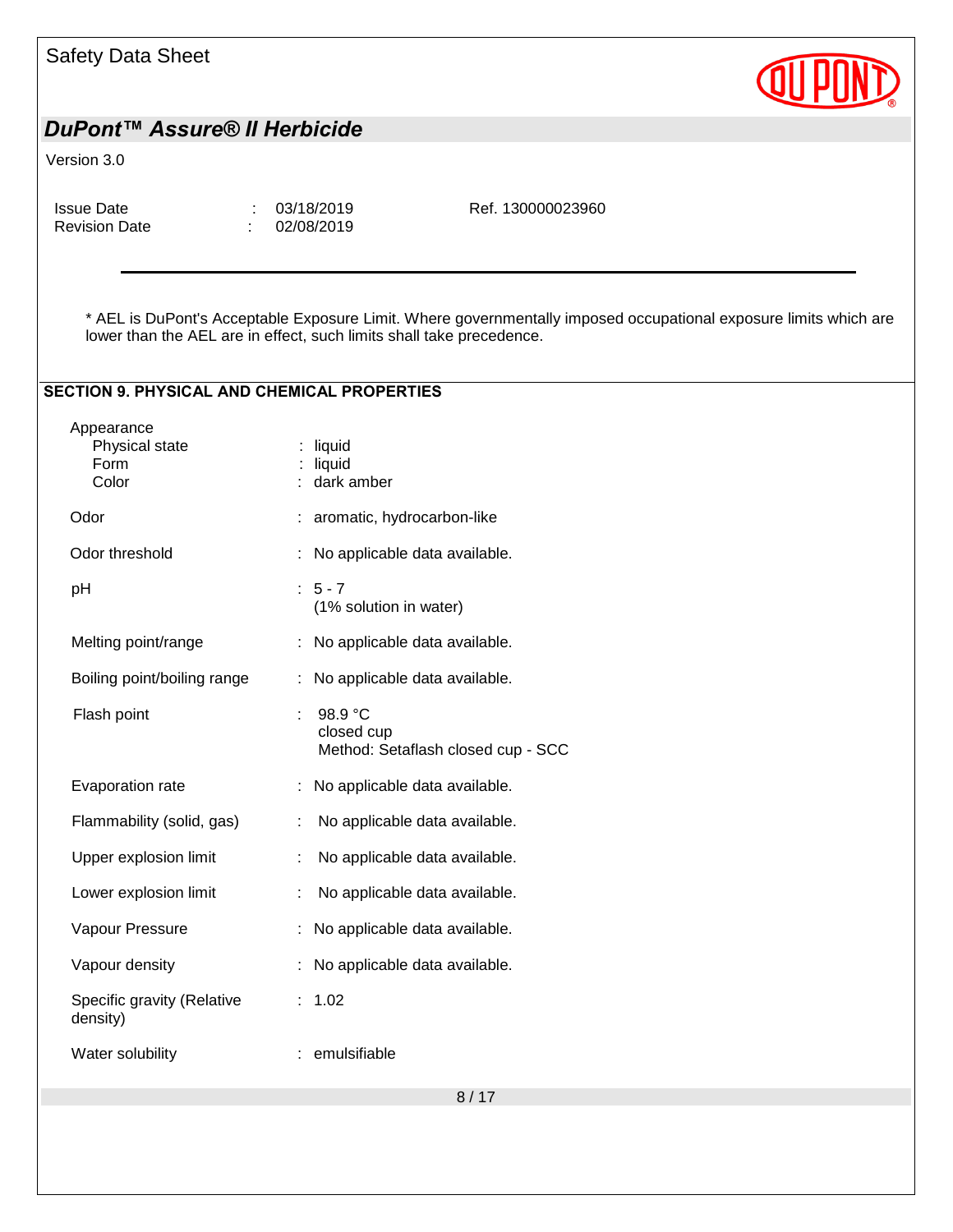

#### Version 3.0

| Issue Date<br><b>Revision Date</b>         | 03/18/2019<br>02/08/2019            | Ref. 130000023960 |
|--------------------------------------------|-------------------------------------|-------------------|
| Solubility(ies)                            | : No applicable data available.     |                   |
| Partition coefficient: n-<br>octanol/water | : No applicable data available.     |                   |
| Auto-ignition temperature                  | No applicable data available.<br>t. |                   |
| Decomposition temperature                  | No applicable data available.<br>÷. |                   |
| Viscosity, kinematic                       | No applicable data available.       |                   |
| Viscosity, dynamic                         | No applicable data available.       |                   |
| Oxidizing Substance                        | $:$ The product is not oxidizing.   |                   |

#### SECTION 10. STABILITY AND REACTIVITY

| Reactivity<br>Chemical stability                             | No applicable data available.<br>: Stable at normal temperatures and storage conditions.                                                                       |  |
|--------------------------------------------------------------|----------------------------------------------------------------------------------------------------------------------------------------------------------------|--|
| Possibility of hazardous<br>reactions<br>Conditions to avoid | Heating can release vapours which can be ignited. Vapours may form<br>explosive mixture with air. Polymerization will not occur.<br>: Heat, flames and sparks. |  |
| Incompatible materials                                       | None reasonably foreseeable.                                                                                                                                   |  |
| Hazardous decomposition<br>products                          | No applicable data available.                                                                                                                                  |  |

### SECTION 11. TOXICOLOGICAL INFORMATION

| DuPont <sup>™</sup> Assure <sup>®</sup> II Herbicide<br>Inhalation 4 h LC50 |    | : $2.6 - 4.4$ mg/l, Rat                                        |
|-----------------------------------------------------------------------------|----|----------------------------------------------------------------|
| Dermal LD50                                                                 | ÷  | $>$ 2,000 mg/kg, Rabbit                                        |
| Oral LD50                                                                   | ÷. | 5,900 mg/kg, Rat                                               |
| Skin irritation                                                             |    | Skin irritation, Rabbit                                        |
| Eye irritation                                                              | t. | Risk of serious damage to eyes., Rabbit                        |
| Sensitisation                                                               | ÷  | Did not cause sensitisation on laboratory animals., Guinea pig |
|                                                                             |    | 9/17                                                           |
|                                                                             |    |                                                                |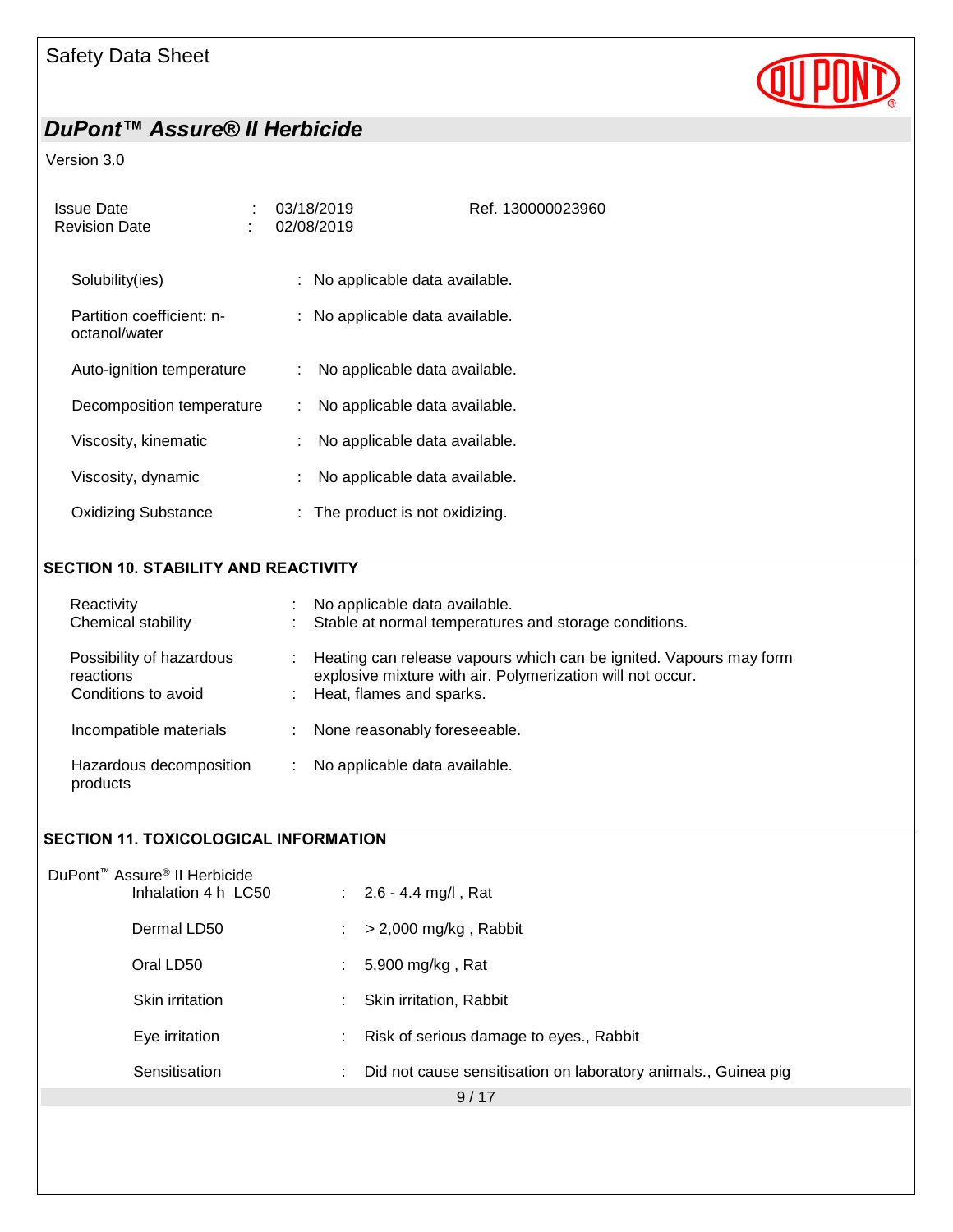

| <b>Issue Date</b><br><b>Revision Date</b> |                        | 03/18/2019<br>02/08/2019 | Ref. 130000023960                                                                                                                                                                                                                                                                                                                                                                                                                |
|-------------------------------------------|------------------------|--------------------------|----------------------------------------------------------------------------------------------------------------------------------------------------------------------------------------------------------------------------------------------------------------------------------------------------------------------------------------------------------------------------------------------------------------------------------|
|                                           |                        |                          |                                                                                                                                                                                                                                                                                                                                                                                                                                  |
|                                           | Further information    |                          | Information given is based on data on the components and the<br>toxicology of similar products.                                                                                                                                                                                                                                                                                                                                  |
|                                           | Further information    |                          | Information presented in this Section conforms to the requirements of<br>the Occupational Safety and Health Administration (OSHA) Hazard<br>Communication Standard of 2012. See Section 15 for applicable<br>information conforming to the requirements of the Federal Insecticide<br>Fungicide and Rodenticide Act (FIFRA), as required by the US<br>Environmental Protection Agency (EPA), or by state Regulatory<br>Agencies. |
| Quizalofop p-ethyl                        | Repeated dose toxicity |                          | Oral - feed                                                                                                                                                                                                                                                                                                                                                                                                                      |
|                                           |                        |                          | Mouse                                                                                                                                                                                                                                                                                                                                                                                                                            |
|                                           |                        |                          | - 90 d                                                                                                                                                                                                                                                                                                                                                                                                                           |
|                                           |                        |                          | Liver effects                                                                                                                                                                                                                                                                                                                                                                                                                    |
|                                           | Carcinogenicity        |                          | Animal testing did not show any carcinogenic effects.<br>Not classifiable as a human carcinogen.                                                                                                                                                                                                                                                                                                                                 |
|                                           | Mutagenicity           |                          | Tests on bacterial or mammalian cell cultures did not show mutagenic<br>effects.                                                                                                                                                                                                                                                                                                                                                 |
|                                           | Reproductive toxicity  |                          | No toxicity to reproduction                                                                                                                                                                                                                                                                                                                                                                                                      |
|                                           | Teratogenicity         |                          | Animal testing showed no developmental toxicity.                                                                                                                                                                                                                                                                                                                                                                                 |
|                                           | Repeated dose toxicity |                          | Solvent naphtha (petroleum), heavy arom.; Kerosine - unspecified<br>Ingestion<br>Rat<br>- 90 d                                                                                                                                                                                                                                                                                                                                   |
|                                           |                        |                          | No toxicologically significant effects were found.                                                                                                                                                                                                                                                                                                                                                                               |
|                                           |                        |                          | Inhalation                                                                                                                                                                                                                                                                                                                                                                                                                       |
|                                           |                        |                          | Rat                                                                                                                                                                                                                                                                                                                                                                                                                              |
|                                           |                        |                          | - 90 dMethod: OECD Test Guideline 413<br>No toxicologically significant effects were found.                                                                                                                                                                                                                                                                                                                                      |
|                                           |                        |                          | Skin contact                                                                                                                                                                                                                                                                                                                                                                                                                     |
|                                           |                        |                          | Rat                                                                                                                                                                                                                                                                                                                                                                                                                              |
|                                           |                        |                          | - 28 dMethod: OECD Test Guideline 410<br>No toxicologically significant effects were found.                                                                                                                                                                                                                                                                                                                                      |
|                                           | Carcinogenicity        |                          | Weight of evidence does not support classification as a carcinogen<br>Overall weight of evidence indicates that the substance is not<br>carcinogenic.                                                                                                                                                                                                                                                                            |
|                                           |                        |                          | 10/17                                                                                                                                                                                                                                                                                                                                                                                                                            |
|                                           |                        |                          |                                                                                                                                                                                                                                                                                                                                                                                                                                  |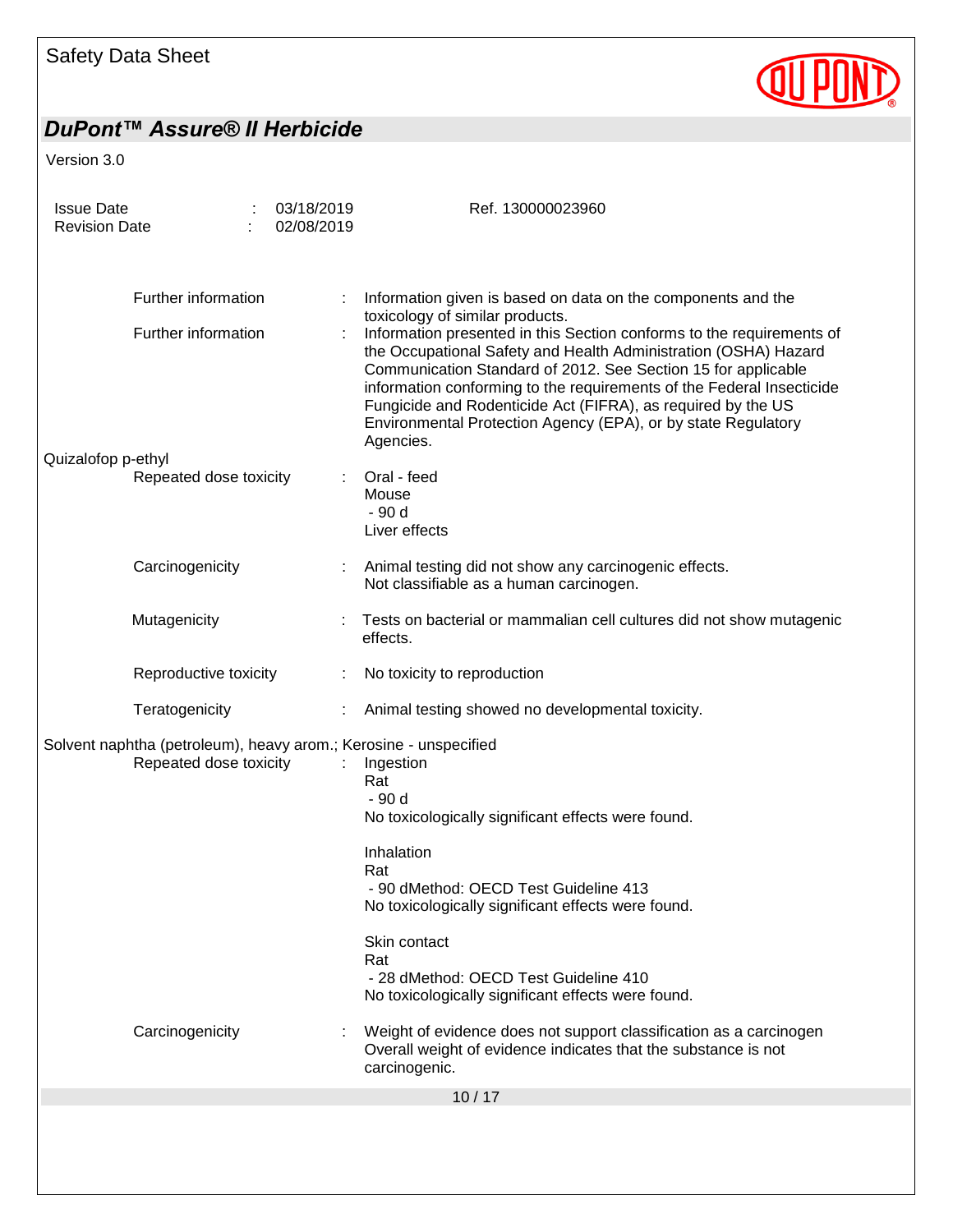

| <b>Issue Date</b><br><b>Revision Date</b> | 03/18/2019<br>02/08/2019 | Ref. 130000023960                                                                                                                                                                                                                                                                                                                                                                                                                                                         |
|-------------------------------------------|--------------------------|---------------------------------------------------------------------------------------------------------------------------------------------------------------------------------------------------------------------------------------------------------------------------------------------------------------------------------------------------------------------------------------------------------------------------------------------------------------------------|
|                                           |                          | Information given is based on data obtained from similar substances.                                                                                                                                                                                                                                                                                                                                                                                                      |
| Mutagenicity                              |                          | Animal testing did not show any mutagenic effects.<br>Tests on bacterial or mammalian cell cultures did not show mutagenic<br>effects.<br>Information given is based on data obtained from similar substances.                                                                                                                                                                                                                                                            |
|                                           | Reproductive toxicity    | Weight of evidence does not support classification for reproductive<br>toxicity<br>Evidence suggests the substance is not a reproductive toxin in<br>animals.<br>No effects on or via lactation<br>Information given is based on data obtained from similar substances.                                                                                                                                                                                                   |
| Teratogenicity                            |                          | Animal testing showed effects on embryo-fetal development at levels<br>equal to or above those causing maternal toxicity.<br>Information given is based on data obtained from similar substances.                                                                                                                                                                                                                                                                         |
| N-Methyl-2-pyrrolidone                    | Repeated dose toxicity   | Ingestion<br>Rat<br>- 90 d<br>NOAEL: 169 mg/kg<br>LOAEL: 433 mg/kgMethod: OECD Test Guideline 408<br>No toxicologically significant effects were found.<br>Inhalation<br>Rat<br>- 90 d<br>dust/mist<br>NOAEL: 0.5 mg/l<br>LOAEL: 1 mg/lMethod: OECD Test Guideline 413<br>No toxicologically significant effects were found.<br>Skin contact<br>Rabbit<br>$-20d$<br>NOAEL: 826 mg/kgMethod: OECD Test Guideline 410<br>No toxicologically significant effects were found. |
| Carcinogenicity                           |                          | Animal testing did not show any carcinogenic effects.                                                                                                                                                                                                                                                                                                                                                                                                                     |
| Mutagenicity                              |                          | Animal testing did not show any mutagenic effects.<br>Tests on bacterial or mammalian cell cultures did not show mutagenic<br>effects.                                                                                                                                                                                                                                                                                                                                    |
|                                           |                          | 11/17                                                                                                                                                                                                                                                                                                                                                                                                                                                                     |
|                                           |                          |                                                                                                                                                                                                                                                                                                                                                                                                                                                                           |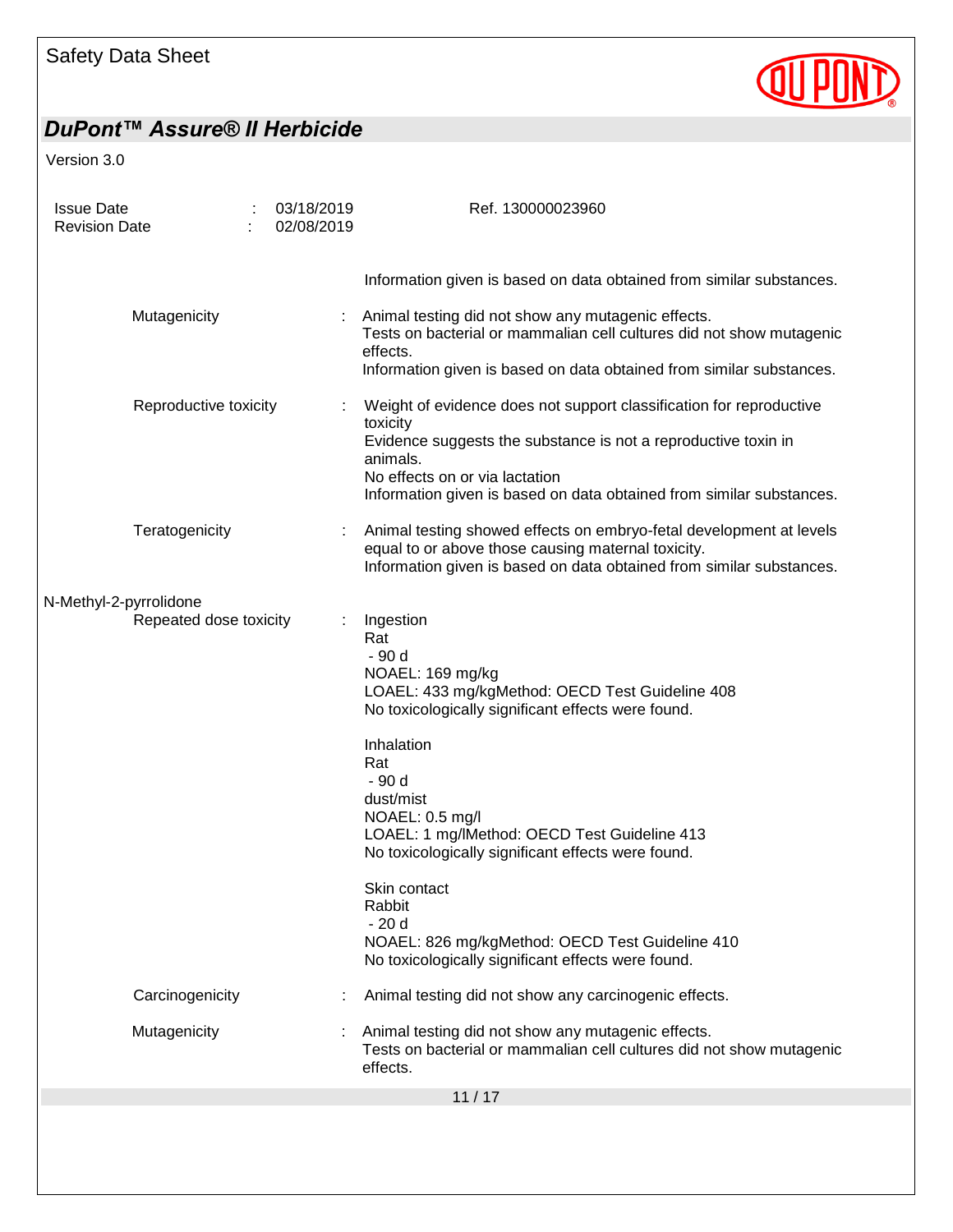## Safety Data Sheet



## *DuPont™ Assure® II Herbicide*

Version 3.0

| <b>Issue Date</b><br><b>Revision Date</b> |                        | 03/18/2019<br>02/08/2019 | Ref. 130000023960                                                                                                                                                                                              |
|-------------------------------------------|------------------------|--------------------------|----------------------------------------------------------------------------------------------------------------------------------------------------------------------------------------------------------------|
|                                           | Reproductive toxicity  | ÷.                       | Animal testing showed no reproductive toxicity.<br>Clear evidence of adverse effects on development, based on animal<br>experiments.                                                                           |
|                                           | Teratogenicity         |                          | Animal testing showed effects on embryo-foetal development<br>including:<br>Reduced embryo-foetal viability<br>Reduced growth<br><b>Foetal malformations</b><br>Delayed foetal development (variations)        |
|                                           | Repeated dose toxicity |                          | Solvent naphtha (petroleum), light arom.; Low boiling point naphtha - unspecified (< 0.1% benzene)<br>Skin contact<br>Rat                                                                                      |
|                                           |                        |                          | NOAEL: 3,750 mg/kg<br>No toxicologically significant effects were found., Information given is<br>based on data obtained from similar substances.                                                              |
|                                           | Carcinogenicity        |                          | Not classifiable as a human carcinogen.<br>Animal testing did not show any carcinogenic effects.<br>Information given is based on data obtained from similar substances.                                       |
| Mutagenicity                              |                        |                          | Animal testing did not show any mutagenic effects.<br>Tests on bacterial or mammalian cell cultures did not show mutagenic<br>effects.<br>Information given is based on data obtained from similar substances. |
|                                           | Reproductive toxicity  | ÷.                       | No toxicity to reproduction<br>Animal testing showed no reproductive toxicity.<br>No effects on or via lactation<br>Information given is based on data obtained from similar substances.                       |
|                                           | Teratogenicity         |                          | Animal testing showed no developmental toxicity.<br>Information given is based on data obtained from similar substances.                                                                                       |

**Carcinogenicity** 

The carcinogenicity classifications for this product and/or its ingredients have been determined according to HazCom 2012, Appendix A.6. The classifications may differ from those listed in the National Toxicology Program (NTP) Report on Carcinogens (latest edition) or those found to be a potential carcinogen in the International Agency for Research on Cancer (IARC) Monographs (latest edition).

None of the components present in this material at concentrations equal to or greater than 0.1% are listed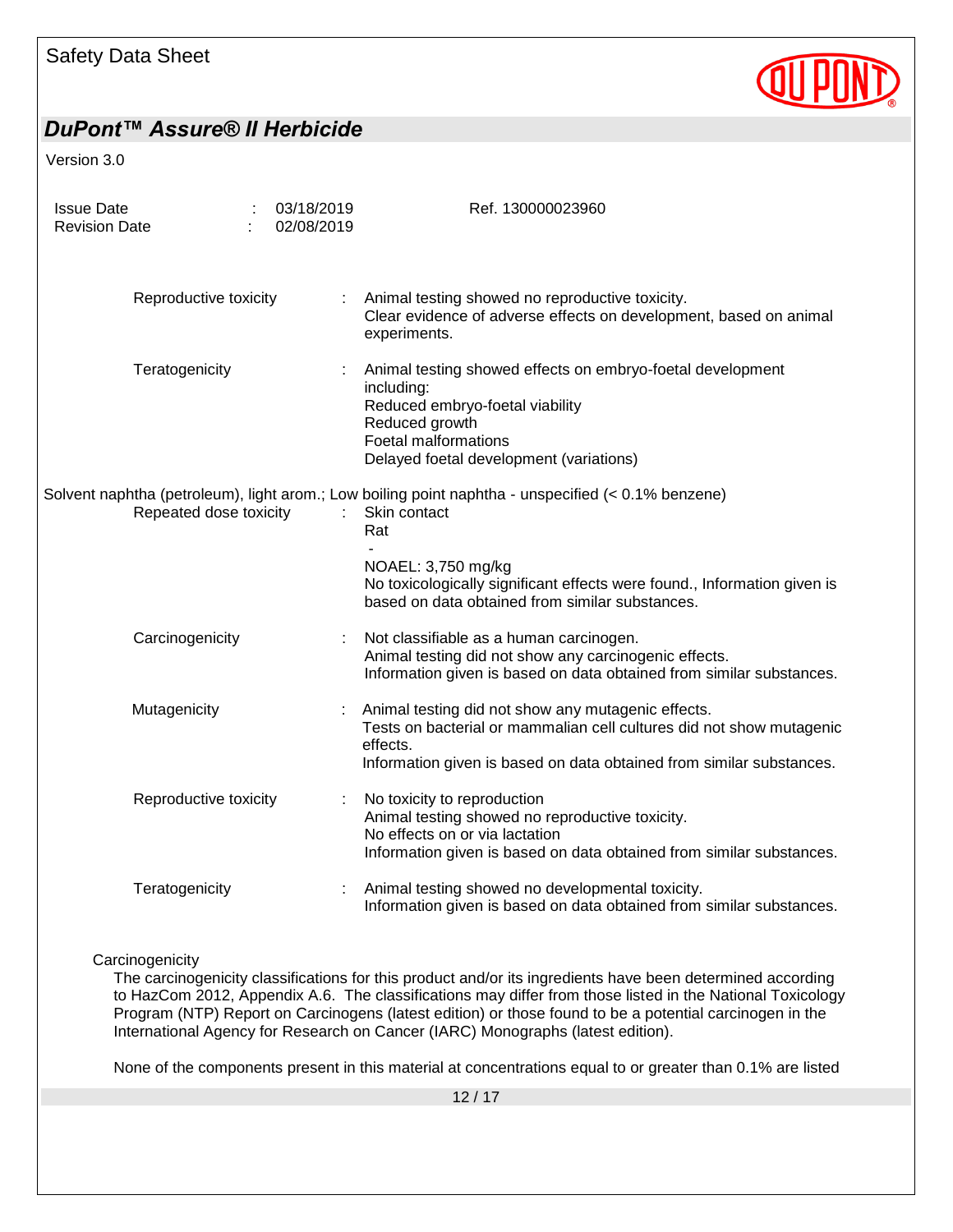| Safety Data Sheet |  |  |
|-------------------|--|--|
|-------------------|--|--|



| <b>Issue Date</b><br><b>Revision Date</b>                                                                       | 03/18/2019<br>02/08/2019 | Ref. 130000023960                                                                                                                                         |
|-----------------------------------------------------------------------------------------------------------------|--------------------------|-----------------------------------------------------------------------------------------------------------------------------------------------------------|
| by IARC, NTP, or OSHA, as a carcinogen.                                                                         |                          |                                                                                                                                                           |
| Solvent naphtha<br>(petroleum), heavy arom.;<br>Kerosine - unspecified                                          |                          |                                                                                                                                                           |
| Solvent naphtha<br>(petroleum), light arom.;<br>Low boiling point naphtha<br>- unspecified $(0.1\%$<br>benzene) |                          |                                                                                                                                                           |
| <b>SECTION 12. ECOLOGICAL INFORMATION</b>                                                                       |                          |                                                                                                                                                           |
| <b>Aquatic Toxicity</b><br>Quizalofop p-ethyl<br>96 h LC50                                                      |                          | Oncorhynchus mykiss (rainbow trout) 0.72 mg/l                                                                                                             |
| 72 h ErC50                                                                                                      | ÷                        | Pseudokirchneriella subcapitata (green algae) 0.021 mg/l                                                                                                  |
| 48 h EC50                                                                                                       |                          | Daphnia magna (Water flea) 51.9 mg/l                                                                                                                      |
| 21 <sub>d</sub>                                                                                                 |                          | NOEC Daphnia magna (Water flea) 0.787 mg/l                                                                                                                |
| Solvent naphtha (petroleum), heavy arom.; Kerosine - unspecified<br>96 h LC50                                   |                          | Oncorhynchus mykiss (rainbow trout) 2 mg/l OECD Test Guideline<br>203                                                                                     |
| 72 h EC50                                                                                                       |                          | Pseudokirchneriella subcapitata (green algae) 1 mg/l OECD Test<br>Guideline 201                                                                           |
| 96 h NOEC                                                                                                       |                          | Pseudokirchneriella subcapitata (green algae) 0.4 mg/l OECD Test<br>Guideline 201<br>Information given is based on data obtained from similar substances. |
| 48 h EC50                                                                                                       |                          | Daphnia magna (Water flea) 3 mg/l OECD Test Guideline 202                                                                                                 |
| 21 <sub>d</sub>                                                                                                 |                          | NOEC Daphnia magna (Water flea) 0.48 mg/l OECD Test Guideline<br>211<br>Information given is based on data obtained from similar substances.              |
| N-Methyl-2-pyrrolidone<br>96 h LC50                                                                             |                          | Oncorhynchus mykiss (rainbow trout) > 500 mg/l                                                                                                            |
|                                                                                                                 |                          | 13/17                                                                                                                                                     |
|                                                                                                                 |                          |                                                                                                                                                           |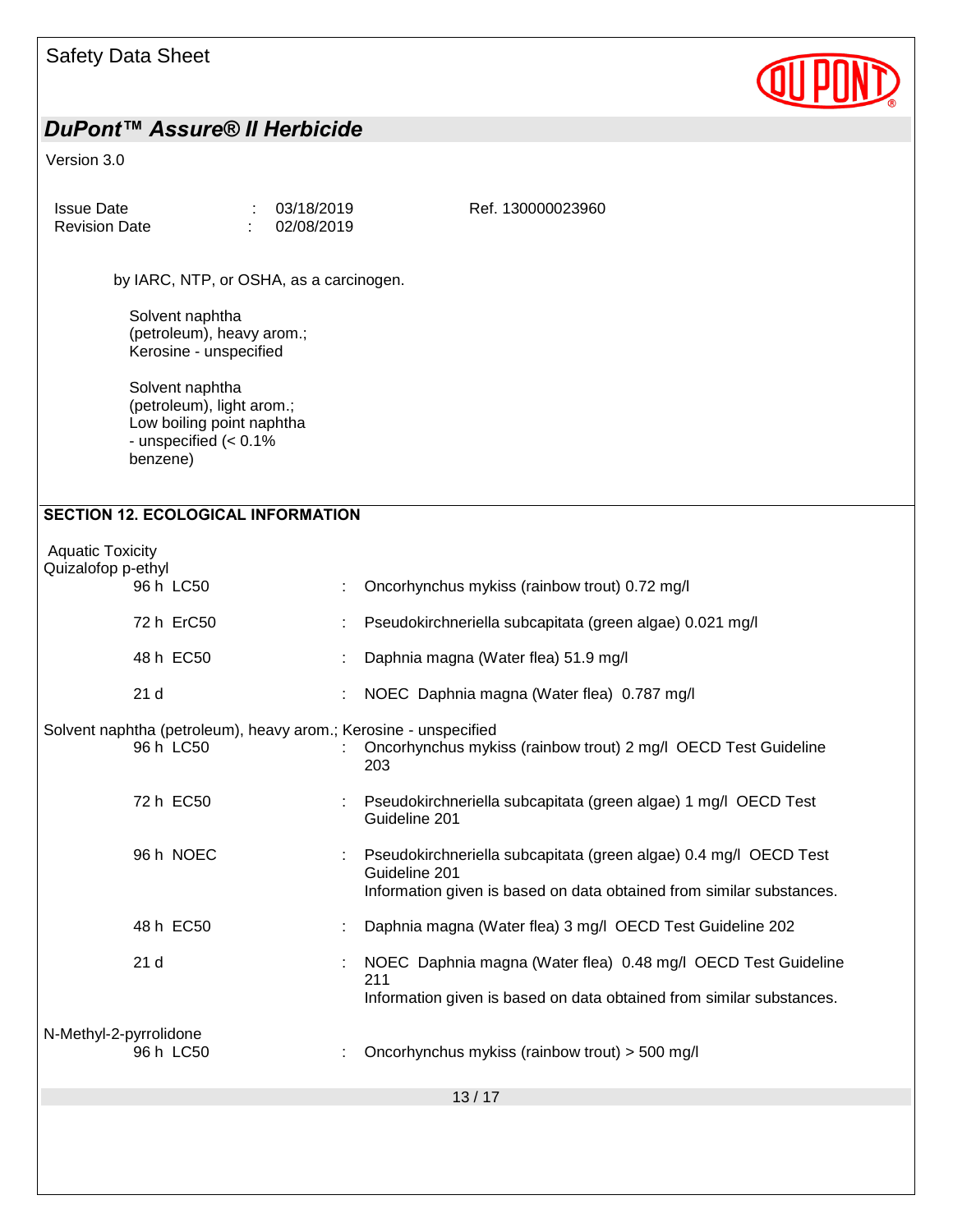

| <b>Issue Date</b><br><b>Revision Date</b> |                                   | ÷ | 03/18/2019<br>02/08/2019 | Ref. 130000023960                                                                                                                                                                                                                             |
|-------------------------------------------|-----------------------------------|---|--------------------------|-----------------------------------------------------------------------------------------------------------------------------------------------------------------------------------------------------------------------------------------------|
|                                           | 72 h EC50                         |   |                          | Desmodesmus subspicatus (green algae) 600.5 mg/l DIN 38412                                                                                                                                                                                    |
|                                           | 72 h NOEC                         |   |                          | Desmodesmus subspicatus (green algae) 125 mg/l DIN 38412                                                                                                                                                                                      |
|                                           | 48 h EC50                         |   |                          | Daphnia magna (Water flea) 4,897 mg/l                                                                                                                                                                                                         |
|                                           | 21 <sub>d</sub>                   |   |                          | NOEC Daphnia magna (Water flea) 12.5 mg/l OECD Test Guideline<br>211                                                                                                                                                                          |
|                                           | 96 h LC50                         |   |                          | Solvent naphtha (petroleum), light arom.; Low boiling point naphtha - unspecified (< 0.1% benzene)<br>Pimephales promelas (fathead minnow) 8.2 mg/l<br>Information given is based on data obtained from similar substances.                   |
|                                           | 72 h ErC50                        |   |                          | Pseudokirchneriella subcapitata (green algae) 3.1 mg/l OECD Test<br>Guideline 201<br>Information given is based on data obtained from similar substances.                                                                                     |
|                                           | 72 h NOEC                         |   |                          | Pseudokirchneriella subcapitata (green algae) 0.5 mg/l OECD Test<br>Guideline 201<br>Information given is based on data obtained from similar substances.                                                                                     |
|                                           | 48 h EC50                         |   |                          | Daphnia magna (Water flea) 4.5 mg/l OECD Test Guideline 202<br>Information given is based on data obtained from similar substances.                                                                                                           |
|                                           | 21 <sub>d</sub>                   |   |                          | NOEC Daphnia magna (Water flea) 2.6 mg/l OECD Test Guideline<br>211<br>Information given is based on data obtained from similar substances.                                                                                                   |
|                                           | <b>Environmental Fate</b>         |   |                          |                                                                                                                                                                                                                                               |
|                                           | Bioaccumulation                   |   |                          | Solvent naphtha (petroleum), heavy arom.; Kerosine - unspecified<br>The substance has the potential to bioaccumulate.<br>Information given is based on data obtained from similar substances.                                                 |
| N-Methyl-2-pyrrolidone                    | Bioaccumulation                   |   |                          | Bioaccumulation is unlikely.                                                                                                                                                                                                                  |
|                                           | Biodegradability                  |   |                          | Solvent naphtha (petroleum), light arom.; Low boiling point naphtha - unspecified (< 0.1% benzene)<br>Biodegradable OECD Test Guideline 301<br>Information given is based on data obtained from similar substances.                           |
|                                           | Additional ecological information |   |                          | Do not apply directly to water, or to areas where surface water is<br>present, or to intertidal areas below the mean high water mark. Do not<br>contaminate water when cleaning equipment or disposing of<br>equipment washwaters or rinsate. |
|                                           |                                   |   |                          | 14/17                                                                                                                                                                                                                                         |
|                                           |                                   |   |                          |                                                                                                                                                                                                                                               |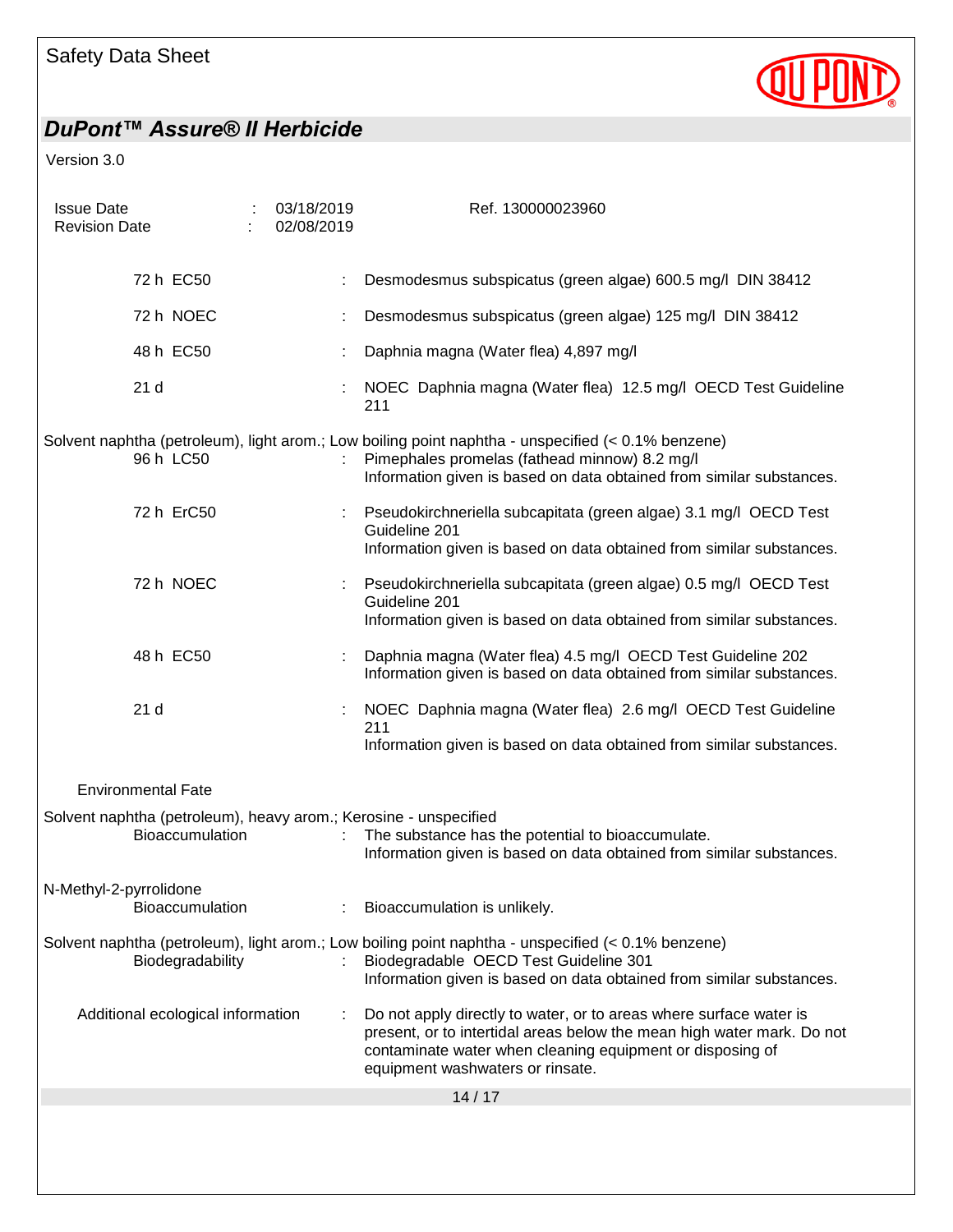

#### Version 3.0

| Issue Date           | : 03/18/2019 | Ref. 130000023960 |
|----------------------|--------------|-------------------|
| <b>Revision Date</b> | 02/08/2019   |                   |

### SECTION 13. DISPOSAL CONSIDERATIONS

| Waste disposal methods -<br>Product   | : Do not contaminate water, food or feed by disposal. Wastes resulting from the<br>use of this product must be disposed of on site or at an approved waste<br>disposal facility.                                                                 |  |
|---------------------------------------|--------------------------------------------------------------------------------------------------------------------------------------------------------------------------------------------------------------------------------------------------|--|
| Waste disposal methods -<br>Container | : Container Refilling and Disposal:<br>Refer to the product label for instructions.<br>Do not transport if this container is damaged or leaking.<br>In the event of a major spill, fire or other emergency, call 1-800-441-3637 day<br>or night. |  |
| Contaminated packaging                | : No applicable data available.                                                                                                                                                                                                                  |  |

### SECTION 14. TRANSPORT INFORMATION

| IATA C      | UN number            | : 3334                                                   |
|-------------|----------------------|----------------------------------------------------------|
|             | Proper shipping name | : Aviation regulated liquid, n.o.s. (Quizalofop p-ethyl) |
|             | Class                | : 9                                                      |
|             | Packing group        | : III                                                    |
|             | Labelling No.        | : 9                                                      |
| <b>IMDG</b> | UN number            | : 3082                                                   |
|             | Proper shipping name | ENVIRONMENTALLY HAZARDOUS SUBSTANCE,                     |
|             |                      | LIQUID, N.O.S. (Quizalofop p-ethyl)                      |
|             | Class                | 9<br>÷                                                   |
|             | Packing group        | : III                                                    |
|             | Labelling No.        | : 9                                                      |
|             | Marine pollutant     | : yes (Quizalofop p-ethyl)                               |

Not regulated by DOT/49 CFR unless shipped in bulk package or by water.

| <b>SECTION 15. REGULATORY INFORMATION</b> |                                                                          |  |  |  |  |
|-------------------------------------------|--------------------------------------------------------------------------|--|--|--|--|
| Other regulations                         | : This Safety Data Sheet is for a pesticide product registered by the US |  |  |  |  |
|                                           | 15/17                                                                    |  |  |  |  |
|                                           |                                                                          |  |  |  |  |
|                                           |                                                                          |  |  |  |  |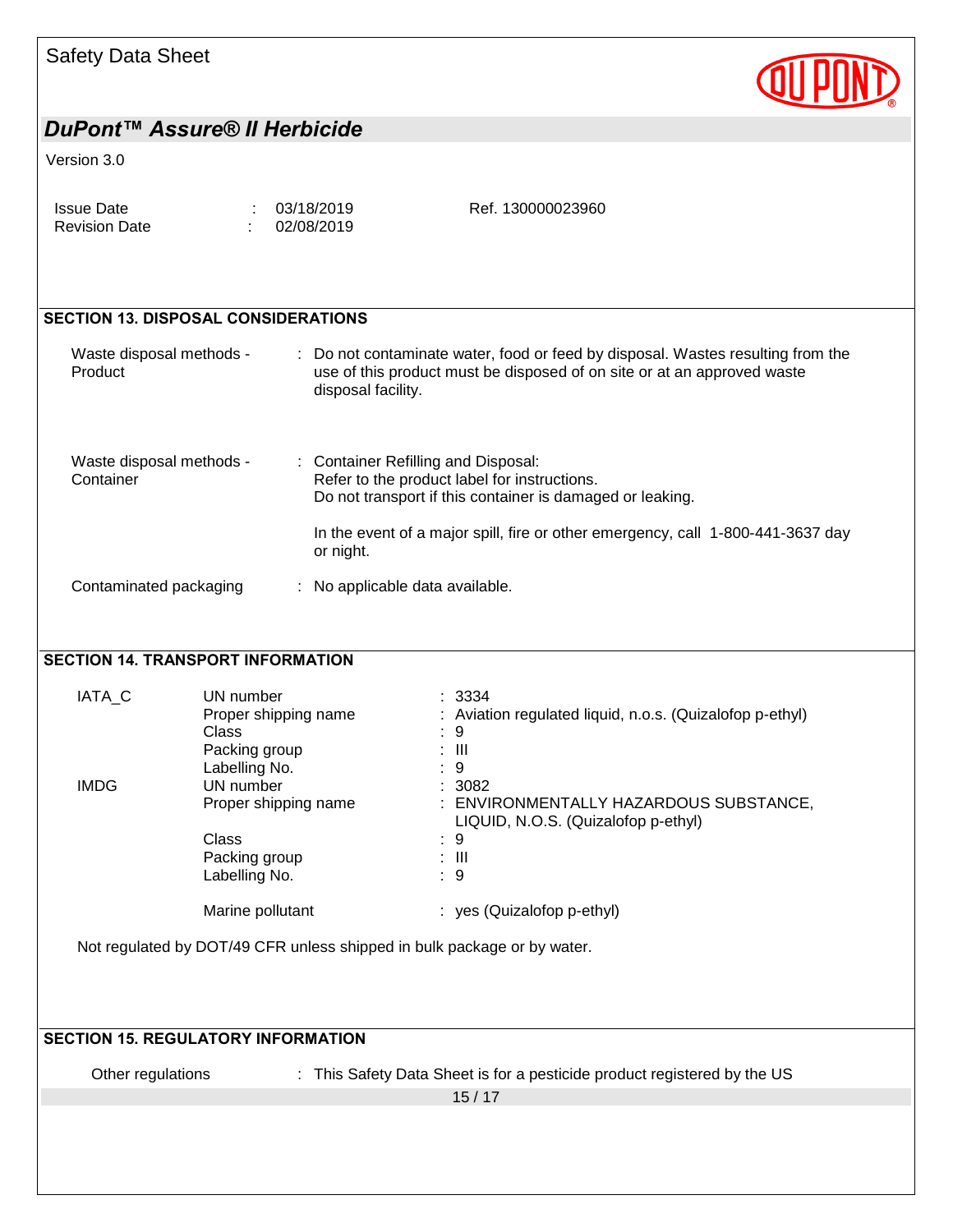

| Issue Date<br>Revision Date               | 03/18/2019<br>02/08/2019                                                                                                                                     | Ref. 130000023960<br>Environmental Protection Agency (USEPA) and various state regulatory<br>agencies, and is therefore also subject to certain requirements under US and<br>state pesticide laws, including the Federal Insecticide Fungicide and<br>Rodenticide Act (FIFRA). These requirements differ from the classification<br>criteria and hazard information required by OSHA for safety data sheets, and<br>for workplace labels of non-pesticide chemicals. The following is information<br>determined by USEPA, and various states. |  |  |  |
|-------------------------------------------|--------------------------------------------------------------------------------------------------------------------------------------------------------------|-----------------------------------------------------------------------------------------------------------------------------------------------------------------------------------------------------------------------------------------------------------------------------------------------------------------------------------------------------------------------------------------------------------------------------------------------------------------------------------------------------------------------------------------------|--|--|--|
|                                           |                                                                                                                                                              |                                                                                                                                                                                                                                                                                                                                                                                                                                                                                                                                               |  |  |  |
|                                           | Danger                                                                                                                                                       |                                                                                                                                                                                                                                                                                                                                                                                                                                                                                                                                               |  |  |  |
|                                           | invertebrates                                                                                                                                                | Causes irreversible eye damage. Harmful if swallowed, inhaled or absorbed<br>through skin. Avoid contact with skin, eyes and clothing. Avoid breathing<br>vapours or mist. This product is toxic to fish. This product is toxic to: Aquatic                                                                                                                                                                                                                                                                                                   |  |  |  |
| SARA 311/312 Hazard<br>classification     | Acute toxicity (any route of exposure)<br>Skin corrosion or irritation<br>Aspiration hazard<br>Reproductive toxicity<br>Serious eye damage or eye irritation | Specific target organ toxicity (single or repeated exposure)                                                                                                                                                                                                                                                                                                                                                                                                                                                                                  |  |  |  |
| SARA 313 Regulated<br>Chemical(s)         |                                                                                                                                                              | : The following components are subject to reporting levels established by<br>SARA Title III, Section 313: N-Methyl-2-pyrrolidone                                                                                                                                                                                                                                                                                                                                                                                                              |  |  |  |
| PA Right to Know<br>Regulated Chemical(s) |                                                                                                                                                              | Substances on the Pennsylvania Hazardous Substances List present at a<br>concentration of 1% or more (0.01% for Special Hazardous Substances):<br>Solvent naphtha (petroleum), heavy arom.; Kerosine - unspecified, N-Methyl-<br>2-pyrrolidone, Solvent naphtha (petroleum), light arom.; Low boiling point<br>naphtha - unspecified (< 0.1% benzene), Naphthalene                                                                                                                                                                            |  |  |  |
| <b>CERCLA Reportable</b><br>Quantity      |                                                                                                                                                              | Based on the percentage composition of this chemical in the product.:<br>Naphthalene                                                                                                                                                                                                                                                                                                                                                                                                                                                          |  |  |  |
| <b>SARA Reportable Quantity</b>           |                                                                                                                                                              | : This material does not contain any components with a SARA 302 RQ.                                                                                                                                                                                                                                                                                                                                                                                                                                                                           |  |  |  |
| EPA Reg. No.                              | 352-541                                                                                                                                                      | In the United States this product is regulated by the US Environmental<br>Protection Agency (EPA) under the Federal Insecticide, Fungicide and<br>Rodenticide Act (FIFRA). It is a violation of Federal law to use this product in<br>a manner inconsistent with its labeling. Read and follow all label directions.<br>This product is excluded from listing requirements under EPA/TSCA.                                                                                                                                                    |  |  |  |
| 16/17                                     |                                                                                                                                                              |                                                                                                                                                                                                                                                                                                                                                                                                                                                                                                                                               |  |  |  |
|                                           |                                                                                                                                                              |                                                                                                                                                                                                                                                                                                                                                                                                                                                                                                                                               |  |  |  |